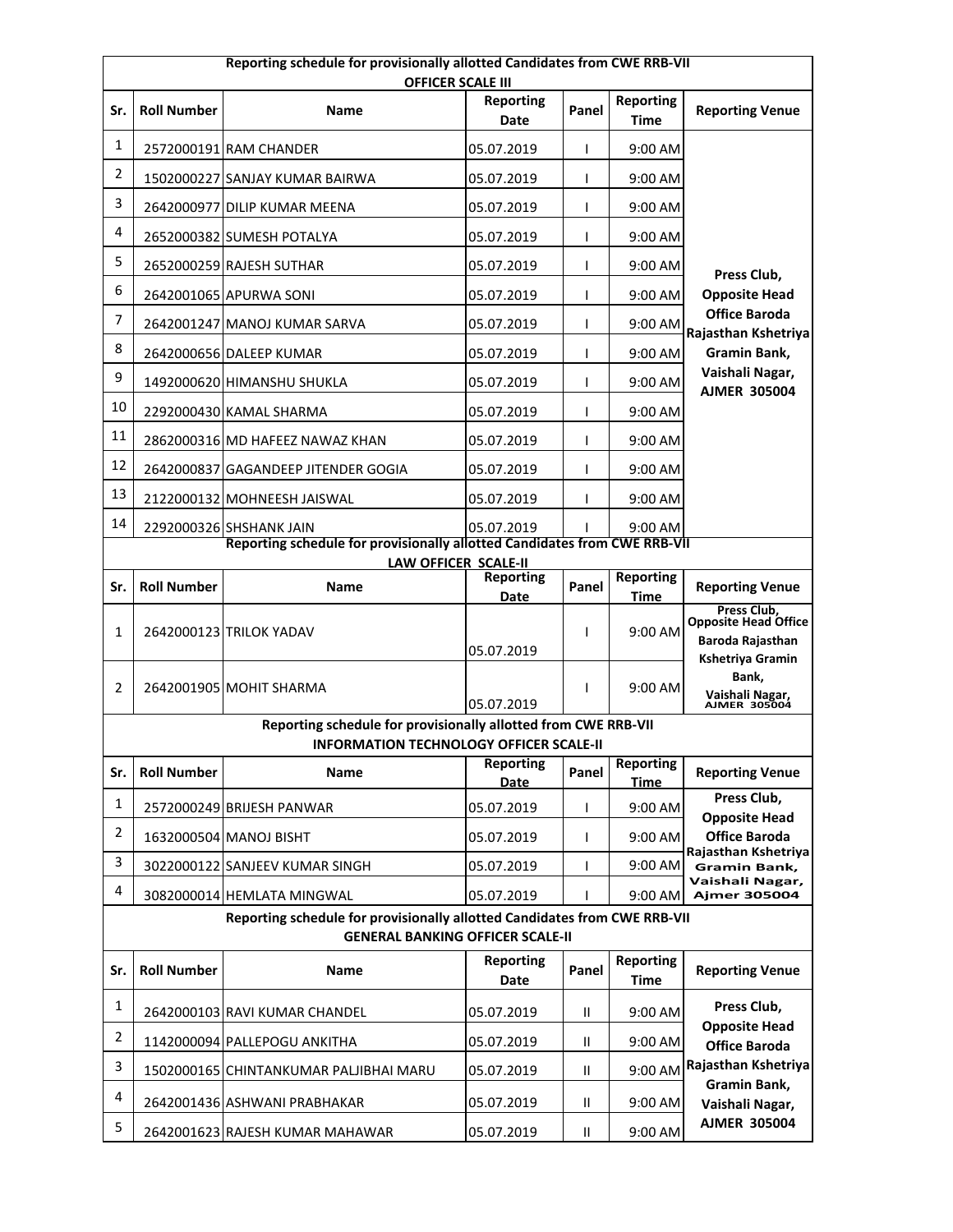| Reporting schedule for provisionally allotted Candidates from CWE RRB-VII<br><b>GENERAL BANKING OFFICER SCALE-II</b> |                      |                                          |                          |                |                                 |                                             |
|----------------------------------------------------------------------------------------------------------------------|----------------------|------------------------------------------|--------------------------|----------------|---------------------------------|---------------------------------------------|
| Sr.                                                                                                                  | <b>Roll Number</b>   | <b>Name</b>                              | <b>Reporting</b><br>Date | Panel          | <b>Reporting</b><br><b>Time</b> | <b>Reporting Venue</b>                      |
| 6                                                                                                                    |                      | 1182000162 HARI PRASANNA KUMAR M         | 05.07.2019               | $\mathbf{H}$   | 9:00 AM                         |                                             |
| 7                                                                                                                    |                      | 2742000239 MUTHUSANKAR M                 | 05.07.2019               | $\mathbf{H}$   | 9:00 AM                         |                                             |
| 8                                                                                                                    | 2862001384 K SANDEEP |                                          | 05.07.2019               | $\mathbf{H}$   | 9:00 AM                         |                                             |
| 9                                                                                                                    |                      | 2862001480 JYOTHI DIVYA TEJA             | 05.07.2019               | $\mathbf{H}$   | 9:00 AM                         |                                             |
| $10\,$                                                                                                               |                      | 2852000084 ESAKKIAPPAN M                 | 05.07.2019               | Ш              | 9:00 AM                         |                                             |
| 11                                                                                                                   | 2692000296 RAJA D    |                                          | 05.07.2019               | Ш              | 9:00 AM                         |                                             |
| 12                                                                                                                   |                      | 1792000190 VIJAY KUMAR                   | 05.07.2019               | $\mathbf{H}$   | 9:00 AM                         |                                             |
| 13                                                                                                                   |                      | 2572000056 SARWAN DASS                   | 05.07.2019               | $\mathbf{H}$   | 9:00 AM                         |                                             |
| 14                                                                                                                   |                      | 2862000322 V J RAMA NANDA KISHORE SAKETI | 05.07.2019               | $\mathbf{II}$  | 9:00 AM                         |                                             |
| 15                                                                                                                   |                      | 2642000778 VIKAS KUMAR                   | 05.07.2019               | $\mathbf{H}$   | 9:00 AM                         |                                             |
| 16                                                                                                                   |                      | 2602000109 SUMIT SINGH                   | 05.07.2019               | $\mathbf{H}$   | 9:00 AM                         |                                             |
| 17                                                                                                                   |                      | 1632000298 AMAN KUMAR                    | 05.07.2019               | Ш              | 9:00 AM                         |                                             |
| 18                                                                                                                   |                      | 2652000095 MANISH BANSIBAR               | 05.07.2019               | $\mathbf{H}$   | 9:00 AM                         |                                             |
| 19                                                                                                                   |                      | 1502000512 LALIT KUMAR                   | 05.07.2019               | Ш              | 9:00 AM                         |                                             |
| 20                                                                                                                   |                      | 2642001240 MANOJ KUMAR BAIRWA            | 05.07.2019               | Ш              | 9:00 AM                         | Press Club,                                 |
| 21                                                                                                                   |                      | 2642000619 ARVIND KUMAR                  | 05.07.2019               | Ш              | 9:00 AM                         | <b>Opposite Head</b>                        |
| 22                                                                                                                   |                      | 2642000800 AJAY SINGH MEENA              | 05.07.2019               | Ш              | 9:00 AM                         | <b>Office Baroda</b><br>Rajasthan Kshetriya |
| 23                                                                                                                   |                      | 2862000163 RANAPRATHAP SINGH J           | 05.07.2019               | Ш              | 9:00 AM                         | Gramin Bank,                                |
| 24                                                                                                                   |                      | 2882000124 BANOTH ASHOK KUMAR            | 05.07.2019               | Ш              | 9:00 AM                         | Vaishali Nagar,<br><b>AJMER 305004</b>      |
| 25                                                                                                                   |                      | 2642000598 PRADEEP MEENA                 | 05.07.2019               | $\mathbf{III}$ | 9:00 AM                         |                                             |
| 26                                                                                                                   |                      | 2642000096 DASHRATH KUMAR MEENA          | 05.07.2019               | Ш              | 9:00 AM                         |                                             |
| 27                                                                                                                   |                      | 2642000050 NEERU MEENA                   | 05.07.2019               | Ш              | 9:00 AM                         |                                             |
| 28                                                                                                                   |                      | 2642001180 CHANDAN MEENA                 | 05.07.2019               | Ш              | 9:00 AM                         |                                             |
| 29                                                                                                                   |                      | 2862000440 BANOTHU GUNAKAR NAIK          | 05.07.2019               | Ш              | 9:00 AM                         |                                             |
| 30                                                                                                                   |                      | 1142000274 KUMBHA SIVA NAGA SUKANYA      | 05.07.2019               | Ш              | 9:00 AM                         |                                             |
| 31                                                                                                                   |                      | 2572000017 AJAY KUMAR                    | 05.07.2019               | $\mathbf{III}$ | 9:00 AM                         |                                             |
| 32                                                                                                                   |                      | 2862001434 KAMLEKAR RAMJI                | 05.07.2019               | Ш              | 9:00 AM                         |                                             |
| 33                                                                                                                   |                      | 2882000149 NARASING VIDYA SAGAR          | 05.07.2019               | $\mathbf{III}$ | 9:00 AM                         |                                             |
| 34                                                                                                                   |                      | 1182000087 G N RAGHUNATHA RAO            | 05.07.2019               | Ш              | 9:00 AM                         |                                             |
| 35                                                                                                                   |                      | 2132000063 ASHISH KUMAR VERMA            | 05.07.2019               | Ш              | 9:00 AM                         |                                             |
| 36                                                                                                                   |                      | 2862001632 SRIPATHI MAHENDER             | 05.07.2019               | Ш              | 9:00 AM                         |                                             |
| 37                                                                                                                   |                      | 2602000062 MUKESH KUMAR SAINI            | 05.07.2019               | Ш              | 9:00 AM                         |                                             |
| 38                                                                                                                   |                      | 1252001140 NALLABELLI RAJA SEKHAR        | 05.07.2019               | Ш              | 9:00 AM                         |                                             |
| 39                                                                                                                   |                      | 1182000150 DEVARINTI RISHIKANTH          | 05.07.2019               | Ш              | 9:00 AM                         |                                             |
| 40                                                                                                                   |                      | 2642001504 NAVNEET YADUVANSHI            | 05.07.2019               | Ш              | 9:00 AM                         |                                             |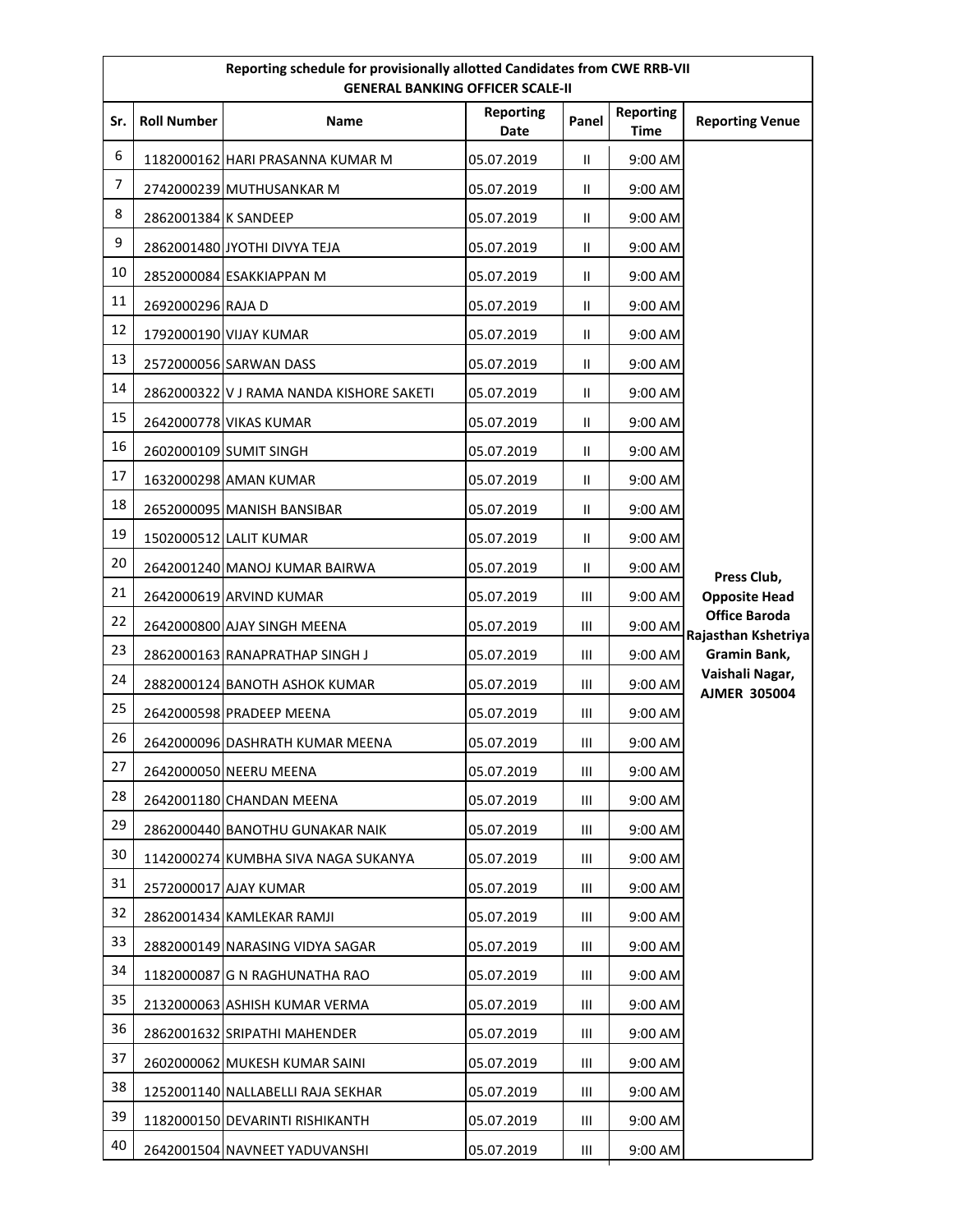| Reporting schedule for provisionally allotted Candidates from CWE RRB-VII<br><b>GENERAL BANKING OFFICER SCALE-II</b> |                       |                                        |                          |       |                                 |                                             |
|----------------------------------------------------------------------------------------------------------------------|-----------------------|----------------------------------------|--------------------------|-------|---------------------------------|---------------------------------------------|
| Sr.                                                                                                                  | <b>Roll Number</b>    | <b>Name</b>                            | <b>Reporting</b><br>Date | Panel | <b>Reporting</b><br><b>Time</b> | <b>Reporting Venue</b>                      |
| 41                                                                                                                   |                       | 1252000106 LAKSHMANA RAO CHAMALLA      | 05.07.2019               | IV    | 9:00 AM                         |                                             |
| 42                                                                                                                   | 1632000748 DEEPAK     |                                        | 05.07.2019               | IV    | 9:00 AM                         |                                             |
| 43                                                                                                                   |                       | 1492000645 GAURAV MAYATWAL             | 05.07.2019               | IV    | 9:00 AM                         |                                             |
| 44                                                                                                                   |                       | 2642000056 MUKESH SAINI                | 05.07.2019               | IV    | 9:00 AM                         |                                             |
| 45                                                                                                                   |                       | 2742000097 JOEL JOY MAX J              | 05.07.2019               | IV    | 9:00 AM                         |                                             |
| 46                                                                                                                   |                       | 2862001170 SATYANARAYANA KARRI         | 05.07.2019               | IV    | 9:00 AM                         |                                             |
| 47                                                                                                                   | 2802000092 KARTHICK K |                                        | 05.07.2019               | IV    | 9:00 AM                         |                                             |
| 48                                                                                                                   |                       | 1142000464 BOJJA RAMU                  | 05.07.2019               | IV    | 9:00 AM                         |                                             |
| 49                                                                                                                   |                       | 1252000576 ANKAREDDI V V SATYANARAYANA | 05.07.2019               | IV    | 9:00 AM                         |                                             |
| 50                                                                                                                   |                       | 2802000152 NAVARATHINASAMY SUBHA       | 05.07.2019               | IV    | 9:00 AM                         |                                             |
| 51                                                                                                                   |                       | 2642001388 VIKASH KUMAR                | 05.07.2019               | IV    | 9:00 AM                         |                                             |
| 52                                                                                                                   |                       | 2742000272 RAVI SANKAR S               | 05.07.2019               | IV    | 9:00 AM                         |                                             |
| 53                                                                                                                   |                       | 2862001525 M RANJIT PRASAD GOUD        | 05.07.2019               | IV    | 9:00 AM                         |                                             |
| 54                                                                                                                   |                       | 2802000300 MURUGANANDAM M              | 05.07.2019               | IV    | 9:00 AM                         |                                             |
| 55                                                                                                                   |                       | 2692000377 ANURAG NAGAR                | 05.07.2019               | IV    | 9:00 AM                         | Press Club,<br><b>Opposite Head</b>         |
| 56                                                                                                                   |                       | 1182000118 Y N PRUTHVI RAJ             | 05.07.2019               | IV    | 9:00 AM                         | <b>Office Baroda</b><br>Rajasthan Kshetriya |
| 57                                                                                                                   |                       | 1252001097 S P KEERTHI KIREETI         | 05.07.2019               | IV    | 9:00 AM                         | Gramin Bank,                                |
| 58                                                                                                                   |                       | 2132000420 DEVENDRA YADAV              | 05.07.2019               | IV    | 9:00 AM                         | Vaishali Nagar,                             |
| 59                                                                                                                   | 2642000487 HITENDRA   |                                        | 05.07.2019               | IV    | 9:00 AM                         | <b>AJMER 305004</b>                         |
| 60                                                                                                                   |                       | 2642000313 YATENDRA RATHORE            | 05.07.2019               | IV    | 9:00 AM                         |                                             |
| 61                                                                                                                   |                       | 2642001469 MONIKA GARHWAL              | 05.07.2019               | L     | 1:30 PM                         |                                             |
| 62                                                                                                                   |                       | 1702000024 AJAY KUMAR                  | 05.07.2019               |       | 1:30 PM                         |                                             |
| 63                                                                                                                   |                       | 2642001283 MANOJ KUMAR                 | 05.07.2019               |       | 1:30 PM                         |                                             |
| 64                                                                                                                   |                       | 2642001483 SANDEEP KUMAR               | 05.07.2019               |       | 1:30 PM                         |                                             |
| 65                                                                                                                   |                       | 2132000268 ARCHANA VERMA               | 05.07.2019               |       | 1:30 PM                         |                                             |
| 66                                                                                                                   |                       | 2642001738 HARFOOL SINGH               | 05.07.2019               |       | 1:30 PM                         |                                             |
| 67                                                                                                                   |                       | 2642001547 PRAVIN PACHAURI             | 05.07.2019               |       | 1:30 PM                         |                                             |
| 68                                                                                                                   |                       | 2642000995 DEEPENDRA SINGH CHAUHAN     | 05.07.2019               | ı     | 1:30 PM                         |                                             |
| 69                                                                                                                   |                       | 2652000216 MURLI MANOHAR SHARMA        | 05.07.2019               | L     | 1:30 PM                         |                                             |
| 70                                                                                                                   |                       | 2642000322 NARESH KUMAR CHAHAR         | 05.07.2019               |       | 1:30 PM                         |                                             |
| 71                                                                                                                   |                       | 1502000323 ATIN NARENDRAROOP MATHUR    | 05.07.2019               |       | 1:30 PM                         |                                             |
| 72                                                                                                                   | 2642001576 YASHMI     |                                        | 05.07.2019               |       | 1:30 PM                         |                                             |
| 73                                                                                                                   |                       | 1142000208 KOTA MAHESH                 | 05.07.2019               | L     | 1:30 PM                         |                                             |
| 74                                                                                                                   |                       | 1792000113 NISHANT GUPTA               | 05.07.2019               |       | 1:30 PM                         |                                             |
| 75                                                                                                                   | 1142000419 PATTA ASIA |                                        | 05.07.2019               |       | 1:30 PM                         |                                             |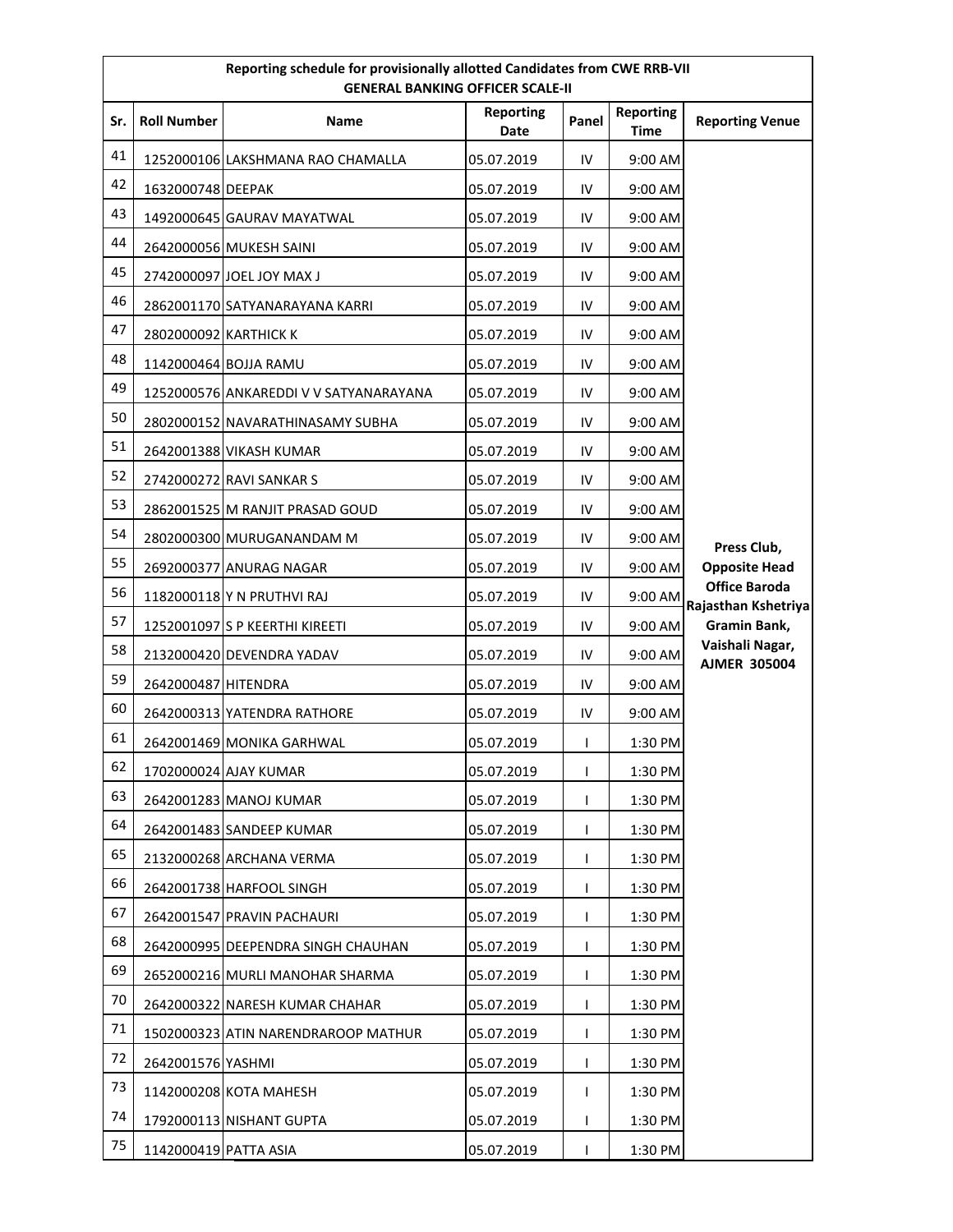| Reporting schedule for provisionally allotted Candidates from CWE RRB-VII<br><b>GENERAL BANKING OFFICER SCALE-II</b> |                    |                                      |                   |               |                          |                                                             |
|----------------------------------------------------------------------------------------------------------------------|--------------------|--------------------------------------|-------------------|---------------|--------------------------|-------------------------------------------------------------|
| Sr.                                                                                                                  | <b>Roll Number</b> | Name                                 | Reporting<br>Date | Panel         | <b>Reporting</b><br>Time | <b>Reporting Venue</b>                                      |
| 76                                                                                                                   |                    | 2642000849 VAIBHAV NANDWANA          | 05.07.2019        | $\mathbf{I}$  | 1:30 PM                  |                                                             |
| 77                                                                                                                   |                    | 2132000465 PREKSHA DONGRE            | 05.07.2019        | T             | 1:30 PM                  |                                                             |
| 78                                                                                                                   |                    | 2652000315 AVINASH GAUTAM            | 05.07.2019        | T             | 1:30 PM                  |                                                             |
| 79                                                                                                                   |                    | 2642000508 SURENDRA KUMAR JAIN       | 05.07.2019        | T             | 1:30 PM                  |                                                             |
| 80                                                                                                                   |                    | 2642000781 HITESH KUMAR              | 05.07.2019        | $\mathbf{I}$  | 1:30 PM                  |                                                             |
| 81                                                                                                                   |                    | 2862000393 ADITYA KUNDETI            | 05.07.2019        | $\mathbf{H}$  | 1:30 PM                  |                                                             |
| 82                                                                                                                   |                    | 3022000214 SUNNY GOYAL               | 05.07.2019        | Ш             | 1:30 PM                  |                                                             |
| 83                                                                                                                   |                    | 2132000249 POOJA RAMCHANDANI         | 05.07.2019        | $\mathbf{I}$  | 1:30 PM                  |                                                             |
| 84                                                                                                                   |                    | 1792000033 SARTHI SHARMA             | 05.07.2019        | $\mathbf{II}$ | 1:30 PM                  |                                                             |
| 85                                                                                                                   |                    | 1502000555 GURINDER SINGH            | 05.07.2019        | $\mathbf{I}$  | 1:30 PM                  |                                                             |
| 86                                                                                                                   |                    | 2642001777 PRATEEK KUMAR MITTAL      | 05.07.2019        | $\mathbf{I}$  | 1:30 PM                  |                                                             |
| 87                                                                                                                   |                    | 3192000275 SOURAV BASU               | 05.07.2019        | $\mathbf{I}$  | 1:30 PM                  |                                                             |
| 88                                                                                                                   |                    | 2862000736 AKASH SINGH BONDILI       | 05.07.2019        | $\mathbf{H}$  | 1:30 PM                  | Press Club,                                                 |
| 89                                                                                                                   |                    | 2032000263 RESHMA MATHEW             | 05.07.2019        | $\mathbf{I}$  | 1:30 PM                  | <b>Opposite Head</b>                                        |
| 90                                                                                                                   |                    | 2642001375 SAURABH AGRAWAL           | 05.07.2019        | $\mathbf{I}$  | 1:30 PM                  | <b>Office Baroda</b><br>Rajasthan Kshetriya<br>Gramin Bank, |
| 91                                                                                                                   |                    | 1252000600 GOPI KRISHNA G            | 05.07.2019        | $\mathbf{H}$  | 1:30 PM                  |                                                             |
| 92                                                                                                                   |                    | 1182000423 BANDI RAMAKRISHNA REDDY   | 05.07.2019        | $\mathbf{II}$ | 1:30 PM                  | Vaishali Nagar,<br><b>AJMER 305004</b>                      |
| 93                                                                                                                   |                    | 2862000424 S MADHUSAI REDDY          | 05.07.2019        | $\mathbf{II}$ | 1:30 PM                  |                                                             |
| 94                                                                                                                   |                    | 2642001574 DEEPAK MITTAL             | 05.07.2019        | $\mathbf{I}$  | 1:30 PM                  |                                                             |
| 95                                                                                                                   |                    | 2192000295 JAGDISH BHAGINATH PATIL   | 05.07.2019        | $\mathbf{II}$ | 1:30 PM                  |                                                             |
| 96                                                                                                                   |                    | 2122000097 HITESH DEWANI             | 05.07.2019        | $\mathbf{II}$ | 1:30 PM                  |                                                             |
| 97                                                                                                                   |                    | 2032000010 ROSHAN THOMAS             | 05.07.2019        | Ш             | 1:30 PM                  |                                                             |
| 98                                                                                                                   |                    | 2642000643 KRISHAN KUMAR SAHARAN     | 05.07.2019        | Ш             | 1:30 PM                  |                                                             |
| 99                                                                                                                   |                    | 1672000038 SUMIT KUMAR               | 05.07.2019        | $\mathbf{II}$ | 1:30 PM                  |                                                             |
| 100                                                                                                                  |                    | 1632000547 GAURAV CHANDRA JOSHI      | 05.07.2019        | $\mathbf{II}$ | 1:30 PM                  |                                                             |
| 101                                                                                                                  |                    | 3082000245 NARENDRA SINGH KANDARI    | 05.07.2019        | Ш             | 1:30 PM                  |                                                             |
| 102                                                                                                                  |                    | 2252000706 RAJVIRENDRA SINGH         | 05.07.2019        | Ш             | 1:30 PM                  |                                                             |
| 103                                                                                                                  |                    | 2642001851 PAWAN PARASHAR            | 05.07.2019        | Ш             | 1:30 PM                  |                                                             |
| 104                                                                                                                  |                    | 1502000538 SAHAJ KUMAR JAIN          | 05.07.2019        | Ш             | 1:30 PM                  |                                                             |
| 105                                                                                                                  |                    | 2532000026 KAMAL PREET SINGH PUREWAL | 05.07.2019        | Ш             | 1:30 PM                  |                                                             |
| 106                                                                                                                  |                    | 2692000848 NAGAPPAN N                | 05.07.2019        | Ш             | 1:30 PM                  |                                                             |
| 107                                                                                                                  |                    | 2602000006 ASHISH KUMAR              | 05.07.2019        | Ш             | 1:30 PM                  |                                                             |
| 108                                                                                                                  |                    | 1592000084 ISHAN SINGHAL             | 05.07.2019        | Ш             | 1:30 PM                  |                                                             |
| 109                                                                                                                  |                    | 2572000044 PANKAJ GARG               | 05.07.2019        | Ш             | 1:30 PM                  |                                                             |